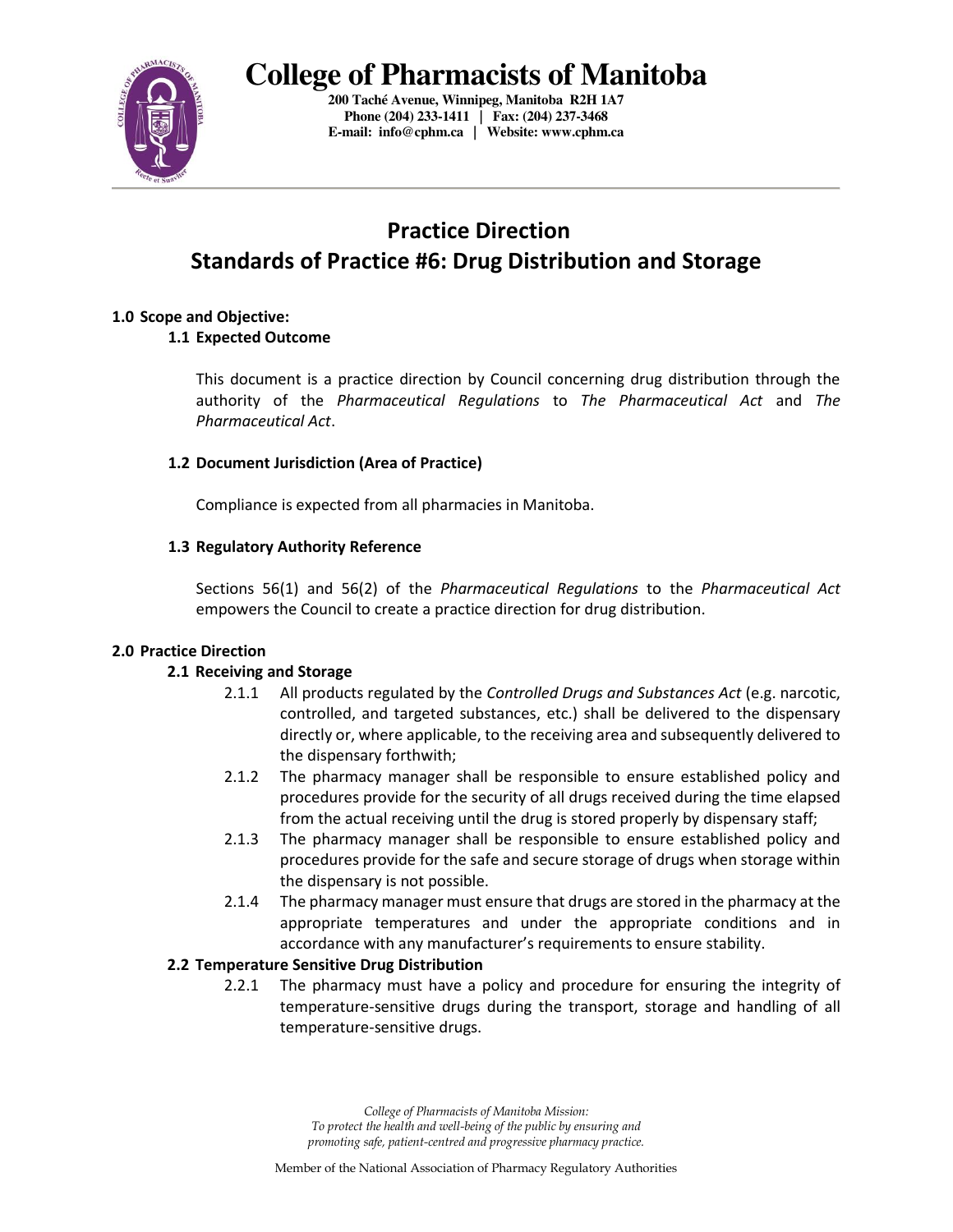

**200 Taché Avenue, Winnipeg, Manitoba R2H 1A7 Phone (204) 233-1411 | Fax: (204) 237-3468 E-mail: info@cphm.ca | Website: www.cphm.ca** 

- 2.2.1.1 The pharmacy manager and pharmacy staff should review and follow *Manitoba Health Cold Chain Protocol – Vaccines and Biologics* for best practices.
- 2.2.2 Procedures and equipment must be in place within the pharmacy to ensure that pharmacists, pharmacy technicians and other pharmacy staff are trained and have the resources to protect the potency and effectiveness of these drugs.
- 2.2.3 Temperature sensitive drugs must also be appropriately maintained between time of dispensing and administration of the drug. Patients should be provided with education and instruction on proper storage and its importance in maintaining the integrity of the drugs. Protocols should also be in place for delivery personnel in this regard.

#### **2.3 Security**

- 2.3.1 The pharmacy manager must ensure all drugs are secured against theft, loss or diversion.
- 2.3.2 The pharmacy manager must ensure adequate procedures are in place to identify theft, loss or diversion of narcotic and controlled drugs, including but not limited to:
	- 2.3.2.1 Maintaining a perpetual inventory of each drug listed under the Manitoba Prescribing Practices Program,
	- 2.3.2.2 Performing and recording a physical count of both these drugs and expired and/or patient returned CDSA drugs at least once every three months.
	- 2.3.2.3 Investigating any discrepancies identified,
	- 2.3.2.4 Evaluating whether procedure changes or preventative measures are required to prevent future discrepancies,
	- 2.3.2.5 Reporting any loss or theft of narcotic or controlled substances to Health Canada and the College within 10 days of discovery.

## **2.4 Disposal of Drugs**

- 2.4.1 A pharmacy manager must ensure that:
	- 2.4.1.1 All drugs and devices are checked for expiration dates as often as deemed necessary.
	- 2.4.1.2 All expired drugs and devices are kept separately from other inventory until they are destroyed or returned to the supplier.
	- 2.4.1.3 The pharmacy has procedures for safe and proper disposal of expired drugs and devices as required by provincial and federal legislation.
	- 2.4.1.4 The pharmacy disposes of patients' returned drugs as required by provincial and federal legislation. The pharmacy accepts the return of unused or expired drugs and needles or other sharps used in the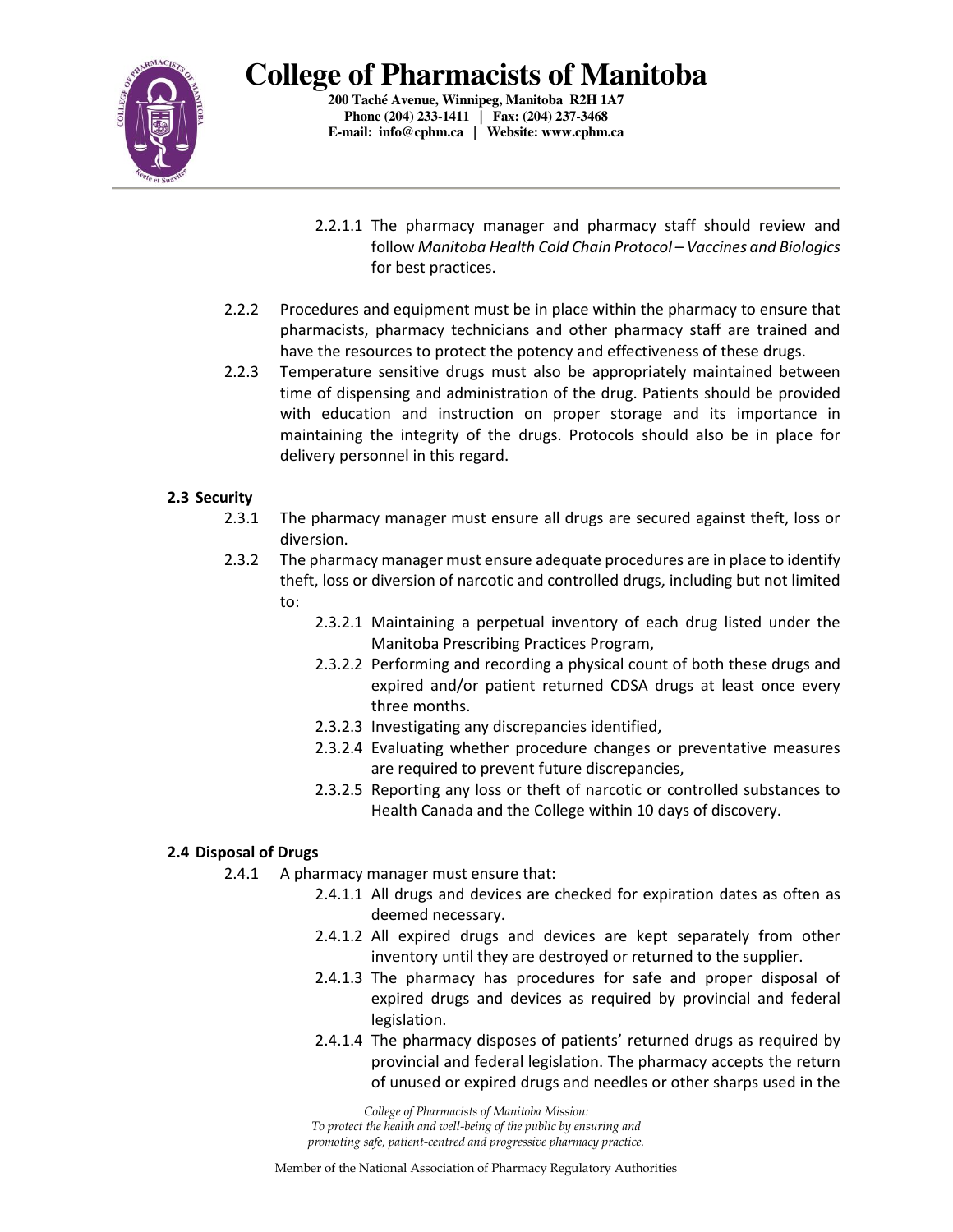

**200 Taché Avenue, Winnipeg, Manitoba R2H 1A7 Phone (204) 233-1411 | Fax: (204) 237-3468 E-mail: info@cphm.ca | Website: www.cphm.ca** 

> administration of drugs for proper disposal unless doing so would pose a health risk or hazard to the pharmacy staff.

#### **2.5 Drug recall procedures**

- 2.5.1 The pharmacy manager should ensure there are policy and procedures in place for the handling of drug recalls.
- 2.5.2 All inventory of the affected lot numbers in the drug recall must be quarantined from other inventory as soon as possible.
- 2.5.3 When warranted, the pharmacy should identify and contact all of the pharmacy's patients affected by the recall, advise patients of the recall, address any concerns patients may have about the recall and counsel patients on the best way to mitigate any safety risks identified in the recall.
- 2.5.4 Pharmacy managers and key pharmacy staff should stay informed of Health Canada advisories and recalls by subscribing to Health Canada's MedEffect e-notice service.

## **2.6 Delivery (applicable to Community Pharmacies that provide the service)**

- 2.6.1 A pharmacy providing a delivery service should have a policy and procedure for delivery of prescription and non-prescription drugs.
- 2.6.2 For all deliveries of prescription drugs, the pharmacist must ensure that the standards of practice for patient counselling are met.
- 2.6.3 If a drug pursuant to a prescription is to be picked up at a location other than the licensed pharmacy, the location must be under the control of a trustee (as defined in PHIA) or in a location as described in the practice direction entitled *Delegation of Dispensing to Other Health Professionals,* and the pharmacy manager must ensure that patient counselling has been provided as well as ensure the security and safe storage of the drugs.
- 2.6.4 Ensure proper storage of drugs that are being delivered and, in default of delivery, the drugs are returned to the pharmacy within 24 hours or as soon as possible.
- 2.6.5 In the interest of patient and public safety, the pharmacy should arrange delivery when the patient or an agent will be present to accept the delivery. Delivery receipts should be signed by the patient or agent to confirm receipt of drugs. Requests for leaving delivered drugs in a mailbox or doorway should only be honoured under extenuating circumstances, with documentation of professional judgment and rationale for the decision. The possible safety risks must be discussed with the patient.
- 2.6.6 Mail Service or Courier (applicable to Community Pharmacy)
	- 2.6.6.1 The pharmacist must use a courier service, delivery service or postal method that has available signed proof of delivery, registered mail (or equivalent) for all narcotic, controlled and targeted substance prescriptions and retain the shipping receipt information for 60 days.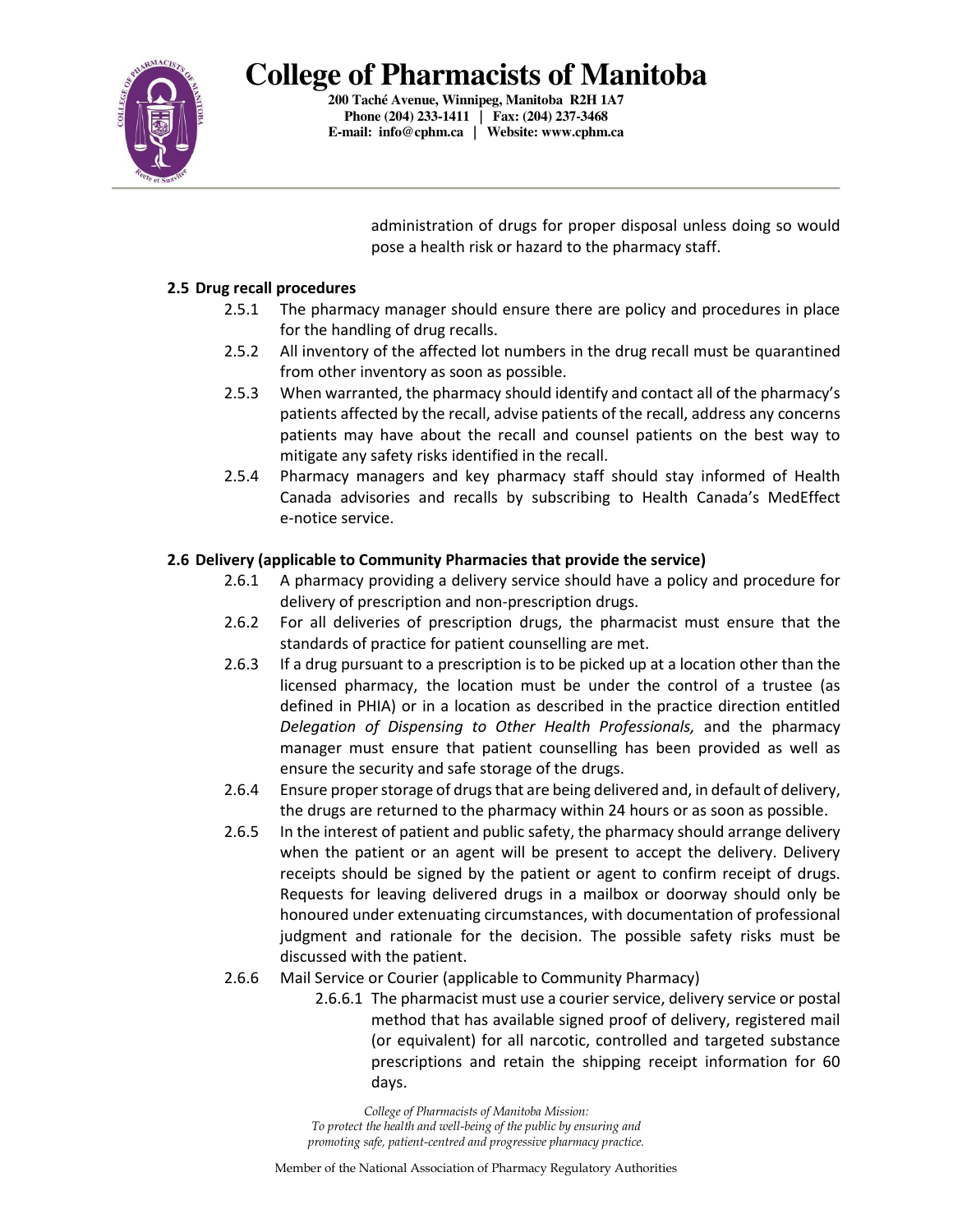

**200 Taché Avenue, Winnipeg, Manitoba R2H 1A7 Phone (204) 233-1411 | Fax: (204) 237-3468 E-mail: info@cphm.ca | Website: www.cphm.ca** 

**2.7 Drug Programs Information Network (DPIN) (applicable to Community Pharmacy)** 

The following must occur under DPIN:

- **2.7.1** "Days Supply" field must be filled in the DPIN system. Where dosages are suffixed by "prn" or indicate "ut dict", the day's supply should be calculated using professional judgment or calculated using the maximum dose resulting in a lower number of days supply;
- 2.7.2 When accessing the DPIN patient profile, as permitted under the Pharmaceutical Act of Manitoba and privacy legislation, without receiving a prescription for the patient, the pharmacist must:
	- 2.7.2.1 confirm the identity of the person requesting the access and their authority to do so;
	- 2.7.2.2 clarify the inquiry with respect to patient care;
	- 2.7.2.3 document the name of the person and reason for inquiry in a readily retrievable manner;
	- 2.7.2.4 retain this information for a period of 5 years.
- 2.7.3 Where critical patient care codes, MY (duplicate drug other pharmacy) or MZ (duplicate therapy other pharmacy), appear, either separately or in addition to other codes, from the DPIN with the filling of a prescription, the pharmacist must intervene and document the interventions on the DPIN and the patient record in the pharmacy;
- 2.7.4 Where all other patient care codes appear from the DPIN with the filling of a prescription, the pharmacist shall use professional judgment in the review, intervention and documentation of the response. If the review reveals that an intervention is critical to patient care, or results in a change in the prescription, the pharmacist shall document the response in the DPIN and the patient record in the pharmacy;
- 2.7.5 Where a pharmacist has become aware of an individual that is receiving a drug that is excessive or inconsistent with good medical care and where the pharmacist has not been able to solicit satisfactory response through consultation with the prescriber(s), the identity of the patient and circumstance is to be forwarded in writing to the office of the College of Pharmacists.

## **2.8 Other Electronic Systems**

Access to personal health information must comply with the Pharmaceutical Act of Manitoba and privacy legislation.

#### **2.9 Returned Drugs – refer to Section 85 of the Regulations**

## **2.10 Compliance packaging (applicable to Community Pharmacy)**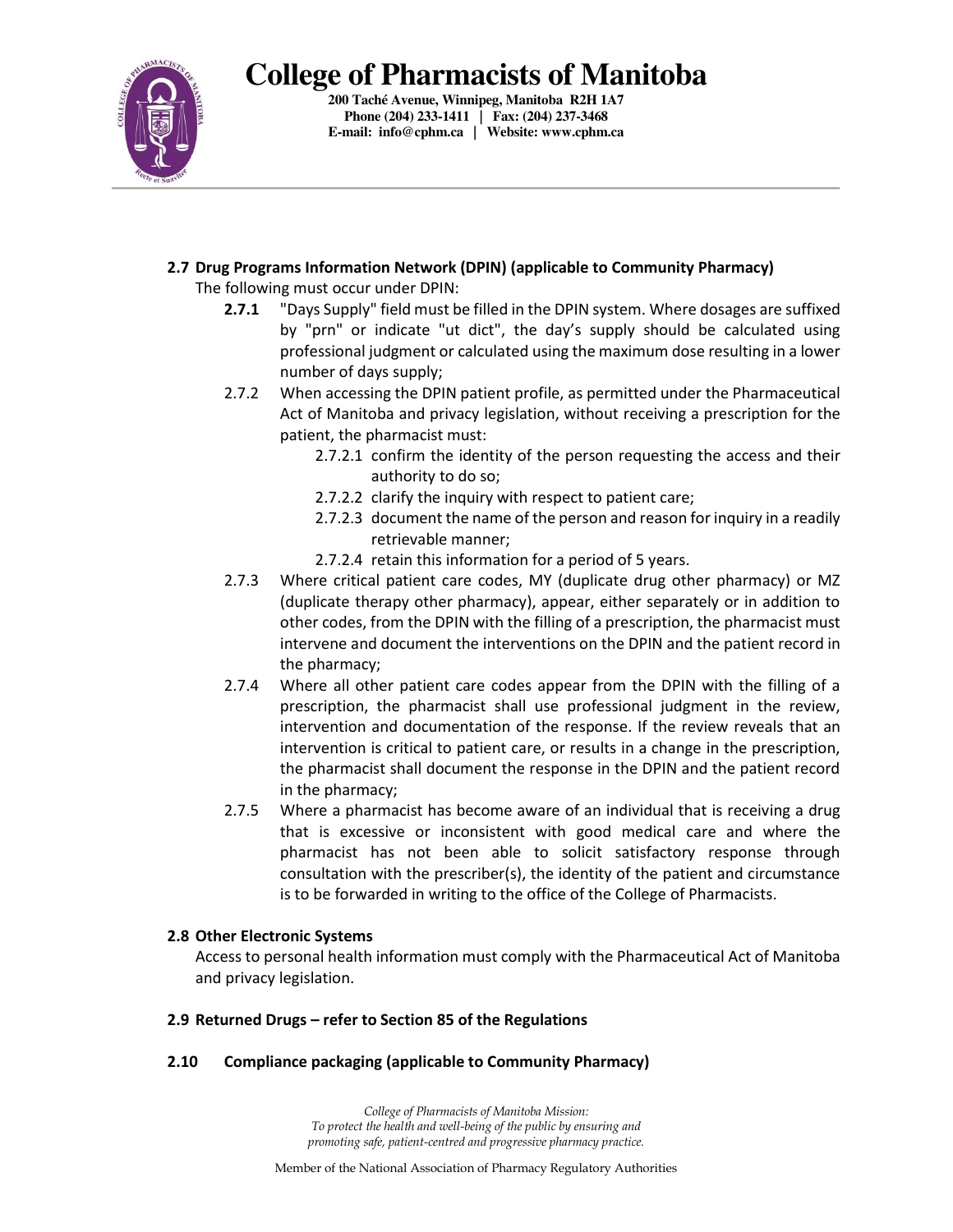

**200 Taché Avenue, Winnipeg, Manitoba R2H 1A7 Phone (204) 233-1411 | Fax: (204) 237-3468 E-mail: info@cphm.ca | Website: www.cphm.ca** 

- 2.10.1 The pharmacy must establish a policy and procedure for compliance packaging within their pharmacy.
- 2.10.2 Proper hygiene procedures must be followed when placing dosage in the compliance packaging. Ongoing hand washing with a hypoallergenic soap, the use of rubber or latex free gloves and prevention of cross contamination, for patients with known anaphylactic responses to certain drugs, must be addressed in established policy.
- 2.10.3 Labeling of compliance packaging:
	- 2.10.3.1 Drug appearance: The description of the drug must include the shape and colour of the dosage and may also include size, form and identifiable markings. The description must appear on the package or on a label affixed to the package.
	- 2.10.3.2 Placement of labels: All labels must be affixed to the package.
	- 2.10.3.3 Labeling requirements: All labeling information must be in compliance with section 71(1) of the Regulations to the Pharmaceutical Act.
	- 2.10.3.4 Dosing time: Information must appear on the package indicating where the individual doses of the various prescriptions are to be found in the blister package (e.g. morning, noon, evening, or at bedtime). Further, the pharmacy must have a readily retrievable recording system in place, manual or on computer, to ensure current, consistent packaging and location of doses in the package, from refill to refill of the same drug.
	- 2.10.3.5 Lot number and expiry date: The lot number and expiry date does not have to be identified if the packages are prepared pursuant to a prescription and have not been prepared in anticipation of receiving a prescription.
- 2.10.4 Child resistant closures: The pharmacy is responsible for informing the patient and caregivers that compliance packaging is not child resistant. Permission from the patient or caregiver for using non child resistant packaging must be documented and kept on file. The pharmacy should place an auxiliary label on the compliance packaging indicating the package is not child resistant if not preprinted on the packaging.
- 2.10.5 Packaging of specialized dosages: If a patient requires drugs over a shorter period of time than the total time span of the other drug(s) dispensed in the cycle, it is important the packages are numbered in order for them to be used in the correct sequence. If a drug is introduced that requires a special dosing regimen during the drug packaging cycle (i.e. 4,8,12 weeks) an additional package is recommended. The pharmacist should use their professional judgment in the packaging of drugs used on an "as needed" basis.
- 2.10.6 Type of packaging: The pharmacy must not dispense in compliance packaging any drug which is not appropriate for such packaging, according to the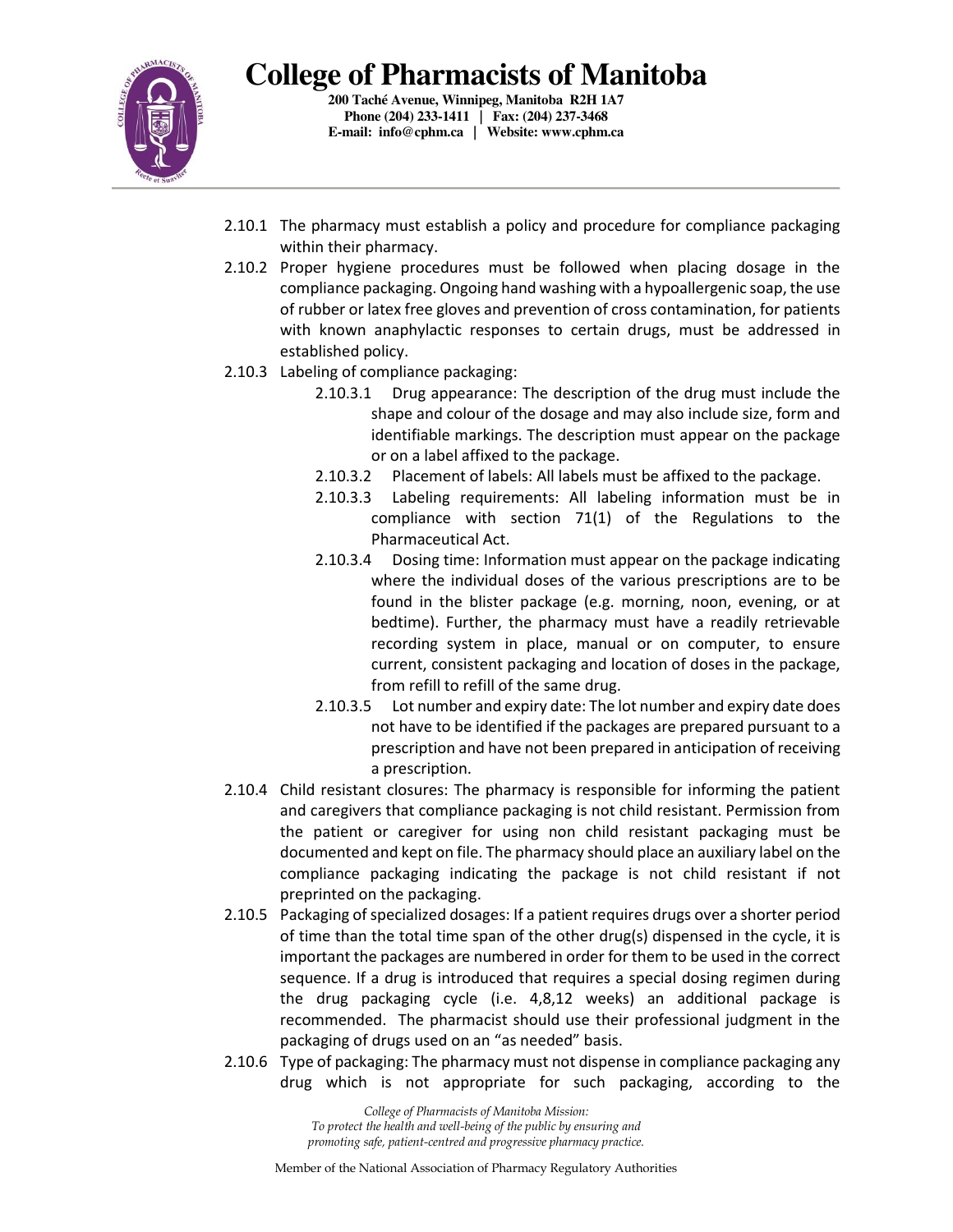

**200 Taché Avenue, Winnipeg, Manitoba R2H 1A7 Phone (204) 233-1411 | Fax: (204) 237-3468 E-mail: info@cphm.ca | Website: www.cphm.ca** 

manufacturer's directions, compendia sources or the pharmacist's professional judgment. Policy must be established for the appropriate packaging of drugs where physical and chemical form, light sensitivity, therapeutic incompatibility or risk of interaction with another drug in the compartment, could potentially reduce the effectiveness of the drug. When using a heat-sealing system, care must be taken not to disrupt the integrity of the dosage form.

- 2.10.7 Repackaging of returned drugs:
	- 2.10.7.1 Any compliance packaged drug released to the patient and later returned to the pharmacy **cannot** be repackaged for **another** patient.
	- 2.10.7.2 A pharmacist **may** accept the return of drugs to be repackaged for the **same** patient in incidents when a change in dosage has occur.
		- 2.10.7.2.1 The pharmacy may repackage the drugs only **once** if using either the heat seal method of compliance packaging **or** does not track lot numbers and drug expiration dates.
		- 2.10.7.2.2 The pharmacy may repackage the drugs until the drug expiration date if they use the cold seal method **and** track the lot numbers and drug expiration dates.
	- 2.10.7.3 Changes in drug or dosage regimens: Upon notification of a change in drug or dose, the licenced pharmacist must use professional judgment in how the new dosage regimen is provided.
	- 2.10.7.4 Provide an updated MAR (Medication Administration Record) when they are in use; within a reasonable time frame and in keeping with professional judgment.
- 2.10.8 A Medication Administration Record (MAR) will be supplied a minimum of once per cycle when MAR's are in use.

#### **3.0 Documentation**

3.1 Documentation is to be recorded in a readily retrievable manner either electronically or in written form.

#### **4.0 Compliance Adjudication**

4.1 All documentation must be readily accessible and open to regulatory review

#### **5.0 Appendices**

Not applicable